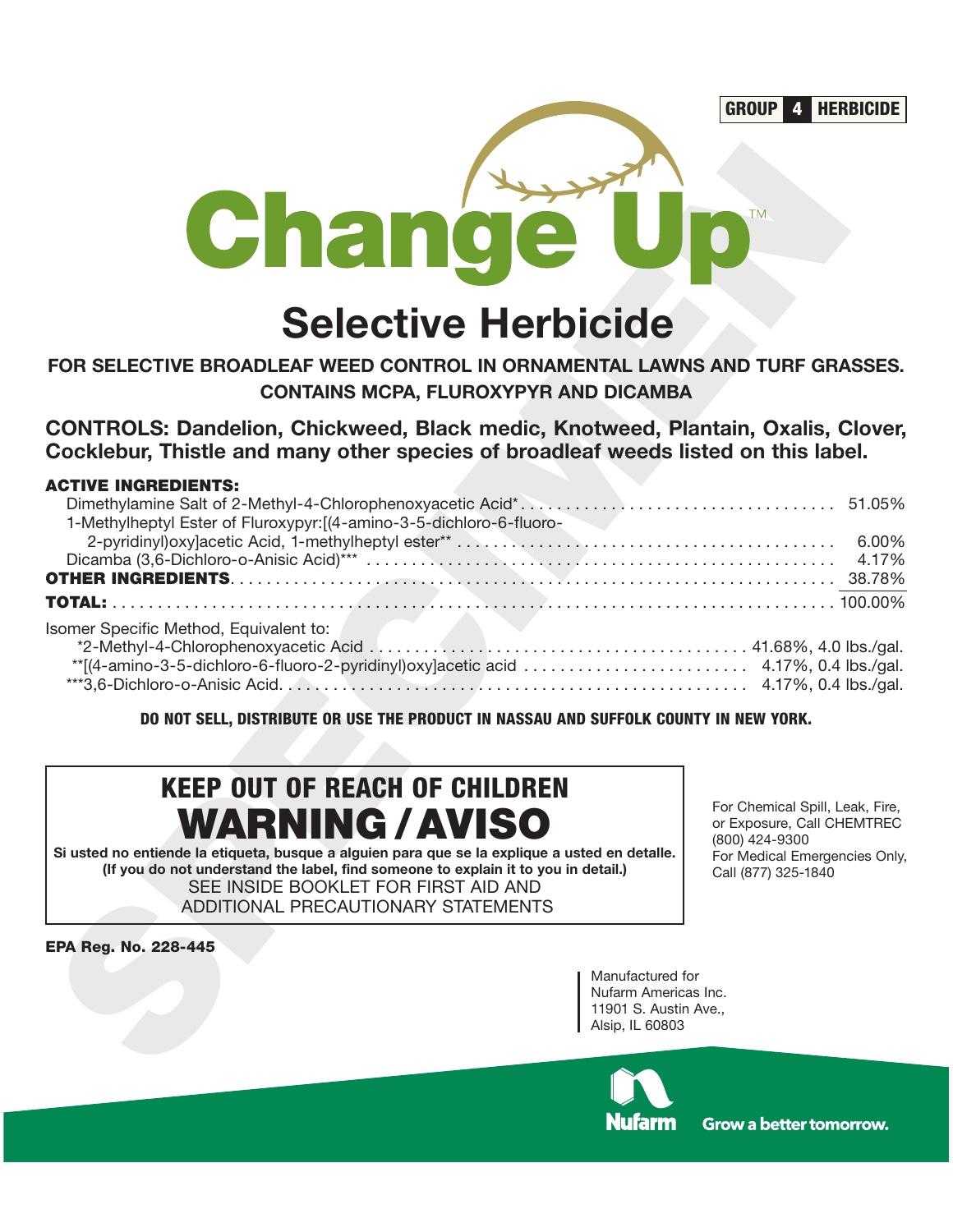### **PRECAUTIONARY STATEMENTS HAZARDS TO HUMANS AND DOMESTIC ANIMALS WARNING/AVISO**

#### **PERSONAL PROTECTIVE EQUIPMENT (PPE)**

#### **Mixers, loaders, applicators, and other handlers must wear:**

- long-sleeved shirt and long pants
- shoes plus socks
- chemical-resistant gloves when mixing, loading, or using any hand-held equipment
- protective eyewear (goggles, face shield, or safety glasses)

#### **User Safety Requirements**

### **USER SAFETY RECOMMENDATIONS**

#### **Users Should:**

- Wash hands, face and arms with soap and water before eating, drinking, chewing gum, using tobacco or using the toilet.
- Remove clothing/PPE immediately if pesticide gets inside. Then wash thoroughly and put on clean clothing.
- Remove PPE immediately after handling this product. Wash the outside of gloves before removing. As soon as possible, wash thoroughly and change into clean clothing.

|                                                           | HAZARDS TO HUMANS AND DOMESTIC ANIMALS<br><b>WARNING/AVISO</b>                                                                                                                                                                                                                                                                                                                                                                                                                                                                                                                                                                                                                                                                                                                                                 |
|-----------------------------------------------------------|----------------------------------------------------------------------------------------------------------------------------------------------------------------------------------------------------------------------------------------------------------------------------------------------------------------------------------------------------------------------------------------------------------------------------------------------------------------------------------------------------------------------------------------------------------------------------------------------------------------------------------------------------------------------------------------------------------------------------------------------------------------------------------------------------------------|
|                                                           | Causes substantial but temporary eye injury. Harmful if swallowed or absorbed through skin. Do not get in eyes, on skin or on clothing.                                                                                                                                                                                                                                                                                                                                                                                                                                                                                                                                                                                                                                                                        |
|                                                           | PERSONAL PROTECTIVE EQUIPMENT (PPE)<br>Some materials that are chemical-resistant to this product are made of waterproof material.                                                                                                                                                                                                                                                                                                                                                                                                                                                                                                                                                                                                                                                                             |
| • long-sleeved shirt and long pants<br>· shoes plus socks | Mixers, loaders, applicators, and other handlers must wear:<br>• chemical-resistant gloves when mixing, loading, or using any hand-held equipment<br>• protective eyewear (goggles, face shield, or safety glasses)                                                                                                                                                                                                                                                                                                                                                                                                                                                                                                                                                                                            |
| <b>User Safety Requirements</b>                           | Follow manufacturer's instructions for cleaning/maintaining PPE. If no such instructions for washables exist, use detergent and hot water.<br>Keep and wash PPE separately from other laundry.                                                                                                                                                                                                                                                                                                                                                                                                                                                                                                                                                                                                                 |
| <b>Users Should:</b>                                      | <b>USER SAFETY RECOMMENDATIONS</b><br>. Wash hands, face and arms with soap and water before eating, drinking, chewing gum, using tobacco or using the toilet.<br>• Remove clothing/PPE immediately if pesticide gets inside. Then wash thoroughly and put on clean clothing.<br>• Remove PPE immediately after handling this product. Wash the outside of gloves before removing. As soon as possible, wash<br>thoroughly and change into clean clothing.                                                                                                                                                                                                                                                                                                                                                     |
|                                                           | <b>FIRST AID</b>                                                                                                                                                                                                                                                                                                                                                                                                                                                                                                                                                                                                                                                                                                                                                                                               |
| <b>IF IN EYES</b>                                         | . Hold eye open and rinse slowly and gently with water for 15 to 20 minutes.<br>• Remove contact lenses, if present, after the first 5 minutes, then continue rinsing eye.<br>• Call a poison control center or doctor for treatment advice.                                                                                                                                                                                                                                                                                                                                                                                                                                                                                                                                                                   |
| <b>IF SWALLOWED</b>                                       | . Call a poison control center or doctor immediately for treatment advice.<br>. Have person sip a glass of water if able to swallow.<br>. Do not induce vomiting unless told to do so by the poison control center or doctor.<br>. Do not give anything by mouth to an unconscious person.                                                                                                                                                                                                                                                                                                                                                                                                                                                                                                                     |
| <b>IF ON SKIN OR</b><br><b>CLOTHING</b>                   | · Take off contaminated clothing.<br>. Rinse skin immediately with plenty of water for 15 to 20 minutes.<br>• Call a poison control center or doctor for treatment advice.                                                                                                                                                                                                                                                                                                                                                                                                                                                                                                                                                                                                                                     |
|                                                           | <b>HOT LINE NUMBER</b><br>Have the product container or label with you when calling a poison control center or doctor, or going for treatment. You may also contact<br>1-877-325-1840 for emergency medical treatment information.                                                                                                                                                                                                                                                                                                                                                                                                                                                                                                                                                                             |
|                                                           | <b>ENVIRONMENTAL HAZARDS</b><br>This pesticide is toxic to fish, aquatic invertebrates and aquatic plants. Do not apply directly to water, to areas where surface water is<br>present, or to intertidal areas below the mean high water mark. Do not contaminate water when disposing of equipment washwater or<br>rinsate. Drift and runoff may be hazardous to aquatic organisms in water adjacent to treated areas. Runoff of this product will be reduced<br>by avoiding applications when rainfall is forecasted to occur within 48 hours.<br>This chemical has properties and characteristics associated with chemicals detected in groundwater. The use of this chemical in areas<br>where soils are permeable, particularly where the water table is shallow, may result in groundwater contamination. |
|                                                           | <b>DIRECTIONS FOR USE</b><br>It is a violation of Federal law to use this product in a manner inconsistent with its labeling.                                                                                                                                                                                                                                                                                                                                                                                                                                                                                                                                                                                                                                                                                  |
|                                                           | READ ENTIRE LABEL BEFORE USING THIS PRODUCT. USE STRICTLY IN ACCORDANCE WITH LABEL DIRECTIONS.                                                                                                                                                                                                                                                                                                                                                                                                                                                                                                                                                                                                                                                                                                                 |
|                                                           | Do not apply this product in a way that will contact any person, or pet, either directly or through drift. Keep people and pets out of the area<br>during application. Aerial application is prohibited.                                                                                                                                                                                                                                                                                                                                                                                                                                                                                                                                                                                                       |
| responsible for pesticide regulation.                     | This pesticide must be used strictly in accordance with the drift and run-off precautions on this label in order to minimize off-site exposure.<br>Only protected handlers may be in the area during application. For any requirements specific to your State or Tribe, consult the agency                                                                                                                                                                                                                                                                                                                                                                                                                                                                                                                     |

### **ENVIRONMENTAL HAZARDS**

### **DIRECTIONS FOR USE**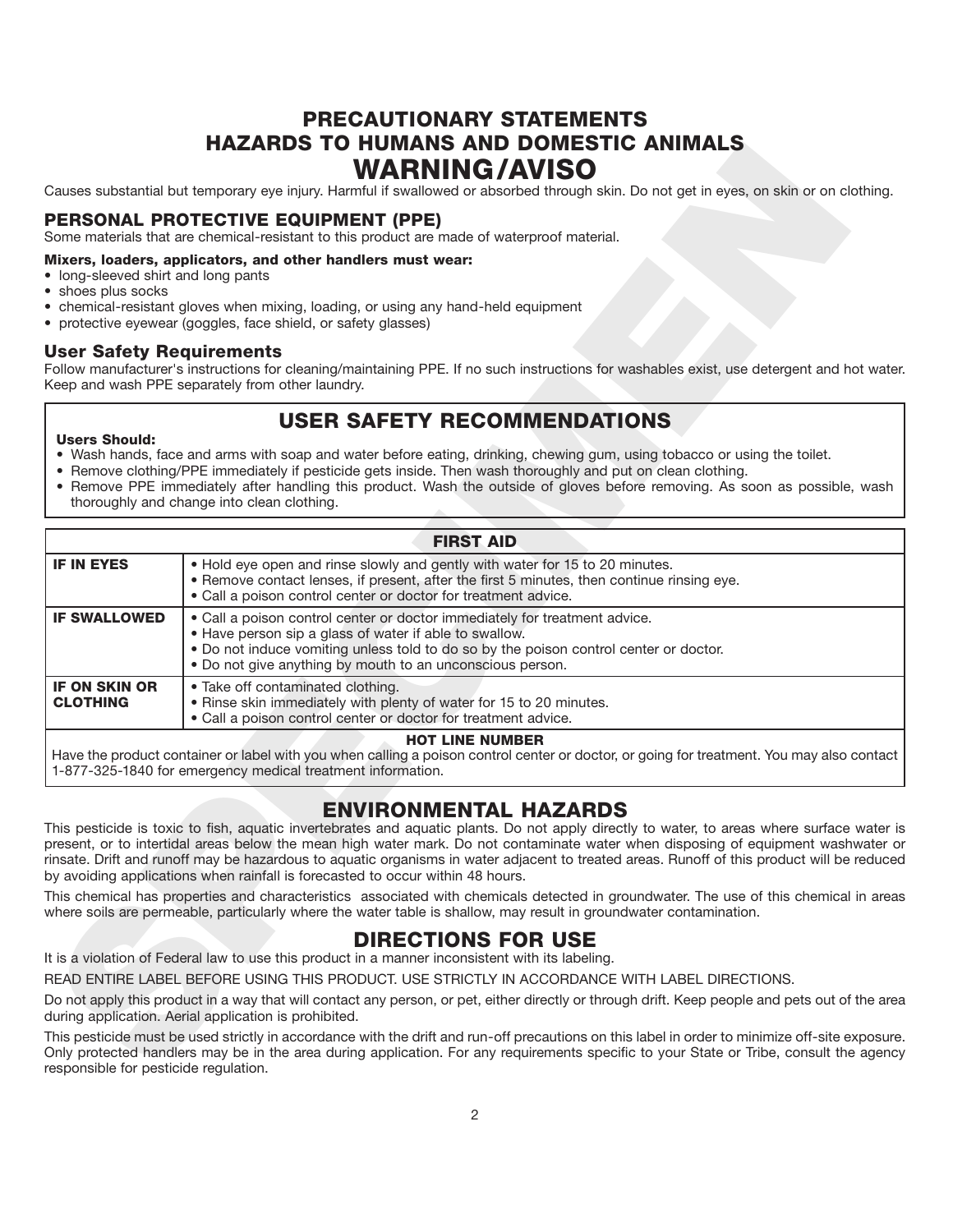Under some conditions this product may have a potential to run-off to surface water or adjacent land. Where possible, use methods which reduce soil erosion, such as no till, limited till and contour plowing; these methods also reduce pesticide run-off. Where feasible, use application techniques such as T-banding and in-furrow techniques which incorporate the pesticide into the soil. Use of vegetation filter strips along rivers, creeks, streams, wetlands, etc. or on the downhill side of fields where run-off could occur will minimize water run-off is recommended.

Low humidity and high temperatures increase the evaporation rate of spray droplets and therefore, the likelihood of increased spray drift. Avoid spraying during conditions of low humidity and/or high temperatures.

### **AGRICULTURAL USE REQUIREMENTS**

extringeneutrine Technology and the broade single with incorporate to persiste in the two specifics in the three single persistes and the single single single single single single single single single single single single Use this product only in accordance with its labeling and with the Worker Protection Standard, 40 CFR Part 170. This Standard contains requirements for the protection of agricultural workers on farms, forests, nurseries, and greenhouses, and handlers of agricultural pesticides. It contains requirements for training, decontamination, notification, and emergency assistance. It also contains specific instructions and exceptions pertaining to the statements on this label about Personal Protective Equipment (PPE) and restricted-entry interval. The requirements in this box only apply to uses of this product that are covered by the Worker Protection Standard.

Do not enter or allow worker entry into treated areas during the restricted-entry interval (REI) of 48 hours.

PPE required for early entry to treated areas that is permitted under the Worker Protection Standard and that involves contact with anything that has been treated, such as plants, soil, or water, is:

- coveralls worn over short-sleeved shirt and short pants
- chemical-resistant footwear plus socks
- chemical-resistant gloves made of any waterproof material
- chemical-resistant headgear for overhead exposure, and
- protective eyewear

### **NON-AGRICULTURAL USE REQUIREMENTS**

The requirements in this box apply to uses of this product that are NOT within the scope of the Worker Protection Standard for agricultural pesticides (40 CFR Part 170). The WPS applies when this product is used to produce agricultural plants on farms, forests, nurseries, or greenhouses. For Turf use, the maximum number of broadcast applications per treatment site is 2 per year.

Do not allow people (other than applicator) or pets on treatment area during application. Do not enter or allow others to enter the treated area until sprays have dried.

This product is for use on Ornamental Turf Lawns (Residential, Industrial and Institutional), Parks, Cemeteries, Athletic Fields and Golf Courses (Fairways, Aprons, Tees\* and Roughs); also for use on Sod Farms.

\*Excluding Bentgrass Tees.

### **SPRAY DRIFT MANAGEMENT**

Preventing spray drift at the application site is the responsibility of the applicator. The interaction of many equipment and weather related factors determine the potential for spray drift. The applicator and the grower are responsible for considering all these factors when making decisions.

Apply only as a medium or coarser spray (ASAE standard 572) or a volume mean diameter of 300 microns or greater for spinning atomizer nozzles.

Apply only when the wind speed is 2 –10 mph at the application site.

For groundboom application, do not apply with a nozzle height greater than 4 feet above the crop canopy.

Avoid drift of spray mist to vegetables, flowers, ornamental plants, shrubs, trees and other desirable plants. Do not use on Dichondra, nor on lawns or turf where desirable clovers are present. Avoid fine mists. Use lawn type sprayer with coarse spray as wind drift is less likely. Avoid contact with exposed feeder roots of ornamentals and trees. Do not allow the herbicide solution to mist, drip, drift, or splash from treated areas onto desirable broadleaf plants as small amounts of this product can damage sensitive plants near the treated area. If desirable plants are accidentally sprayed, immediately rinsing leaves with water may reduce or eliminate plant damage.

Maximum control of weeds will be obtained from spring or early fall applications when weeds are actively growing. The degree of weed control and duration of effect will vary with weed size and density, spray rate and coverage, and growing conditions before, during, and after the time of treatment. Use the higher rate for hard-to-control weeds. Avoid broadcast applications when air temperature exceeds 90°F. When using in small, spot treatment applications in temperatures over 90°F, turf injury may occur. Use added caution when treating Carpetgrass and St. Augustinegrass and air temperature exceeds 80ºF.

### **APPLICATION RESTRICTIONS**

- Do not apply more than 3 pints of this product per acre per application (1.5 lbs MCPA ae, 0.15 lbs Fluroxypyr ae, 0.15 lbs Dicamba ae).
- Do not apply more than 2 broadcast applications of this product to the same treatment site per year, excluding spot treatments.
- Do not apply more than 6 pints of this product per acre per year, including all broadcast and spot treatments combined.
- The minimum retreatment interval for this product is 21 days.
- Do not apply this product to lawn or turf during spring transition (green-up).
- Do not exceed specified dosages for any area; be particularly careful within the dripline of tree and other ornamental species.
- Do not apply to newly seeded grasses until well established.
- Do not apply by air.
- Do not apply this product through any type of irrigation system.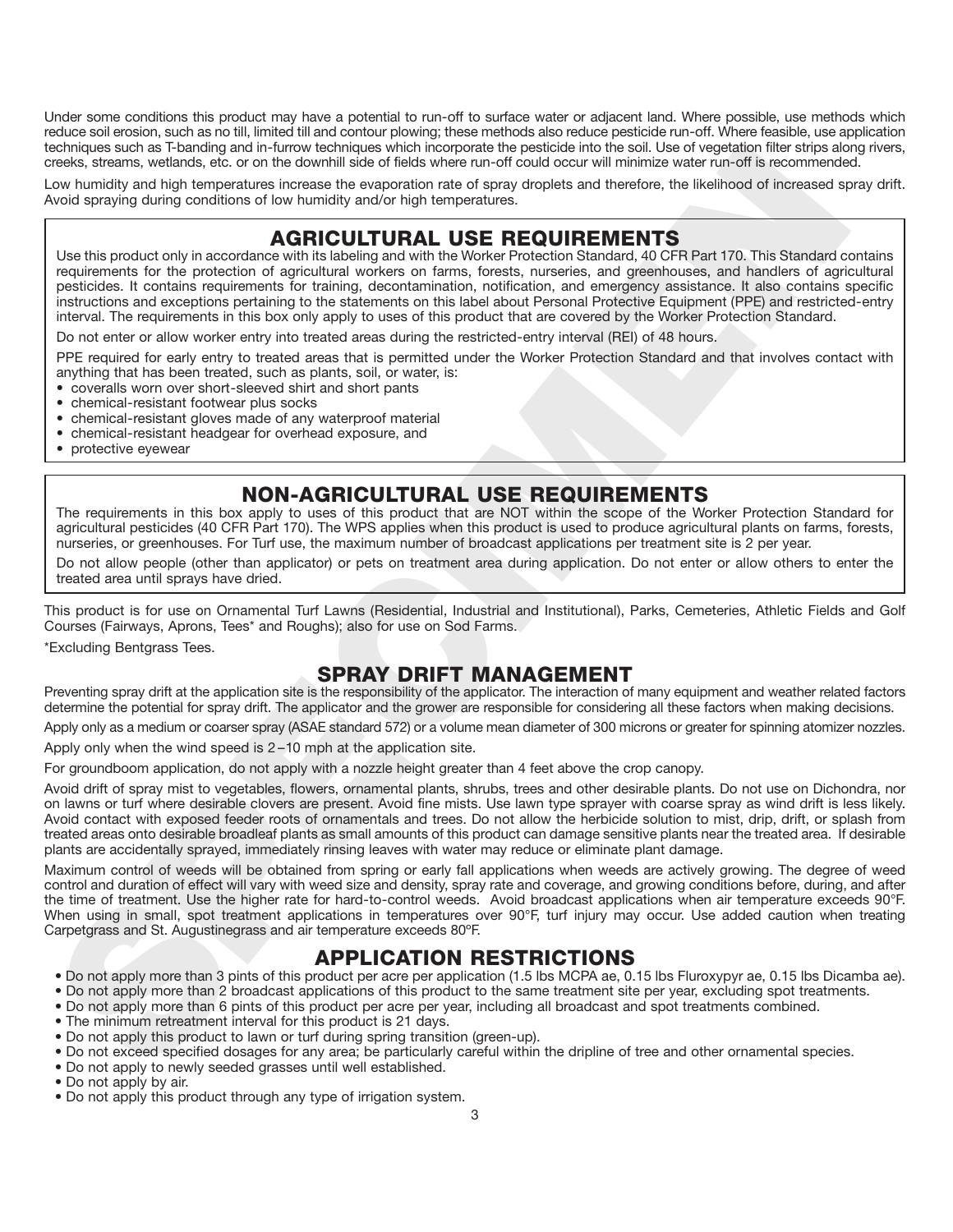#### **ACTIVE INGREDIENT APPLICATION RESTRICTIONS**

- Application of MCPA is limited to 3.0 lbs ae per acre per year, no more than 1.5 lbs ae per application, and no more than 2 broadcast applications per year.
- Application of Fluroxypyr is limited to 0.47 lbs ae per acre per year
- Application of Dicamba is limited to 2.0 lbs ae per acre per year, no more than 1.0 lbs ae per application, and no more than 2 broadcast applications per year.

The suitable use of this product on non-labeled turf species may be determined by treating a small area at any rate/acre which does not exceed 3 pints/acre. The treated area should be observed for any sign of turf injury for a period of 30 days of normal growing conditions to determine the phytotoxicity and efficacy to the treated area.

For optimum results: (1) avoid applying during excessively dry or hot periods unless irrigation is used; (2) turf should not be mowed 1 to 2 days before and following application; (3) reseed no sooner than 3 to 4 weeks after application of this product. Adding oil, wetting agent, or other appropriate surfactant to the spray may be used to increase effectiveness on weeds but doing so may reduce selectivity to turf resulting in turf damage. Clean and rinse spray equipment using soap or detergent and water, and rinse thoroughly before reuse for other sprays.

**NOTE:** The **DIRECTIONS FOR USE** of this product reflect the cumulative inputs from both historical field use and product testing programs. However, it is impossible to test this product under all conditions on all turfgrass species and cultivars. For carpetgrass and St. Augustinegrass a preliminary trial is suggested on a small scale before a full treatment is applied. Wait 5 to 10 days after treatment to evaluate results.

**WEEDS CONTROLLED**

### Excellent the process of the the state of the state of the state in the state of the state of the state of the state of the state of the state of the state of the state of the state of the state of the state of the state o Alder Annual yellow sweet clover Artichoke Aster Austrian fieldcress Bedstraw Beggartick **Biden** Bindweed Bird vetch **Bitterweed** Bitter wintercress Black-eyed Susan Black medic Black mustard Black-seed plantain Blessed thistle Blue lettuce Blue vervain Box elder Bracted plantain **Brassbuttons** Bristly oxtongue Broadleaf dock Broadleaf plantain Broomweed **Buckhorn** Buckhorn plantain Bulbous buttercup Bull nettle Bull thistle Burdock Burning nettle Bur ragweed Burweed **Buttercup** Canada thistle Carolina geranium **Carpetweed** Catchweed bedstraw **Catsear** Catnip

**Chickweed Chicory Cinquefoil Clover Cockle Cocklebur Coffeebean Coffeeweed** Common chickweed Common mullein Common sowthistle Corn Chamomile Creeping jenny Crimson clover **Croton Cudweed** Curly dock Curly indigo Dandelion Dead nettle Dock Dogbane Dogfennel **Elderberry** English daisy Fall dandelion False dandelion False flax False sunflower **Fiddleneck** Field bindweed Field pansy Fleabane (daisy) Flixweed Florida betony Florida pusley Frenchweed Galinsoga Garlic mustard Goathead **Goatsbeard** 

Goldenrod Ground ivy Gumweed Hairy bittercress Hairy fleabane Hawkweed **Healall** Heartleaf drymary Hedge bindweed Hedge mustard Hemp **Henbit** Hoary cress Hoary plantain Hoary vervain Honeysuckle Hop clover **Horsenettle** Horsetail Indiana mallow Ironweed Jewelweed **Jimsonweed** Kochia Knawel Knotweed Lambsquarter Lespedeza Locoweed Lupine Mallow Marshelder **Matchweed** Mexicanweed Milk vetch Milkweed bloodflower **Mugwort Morningglory** Mousear chickweed Musk thistle Mustard Narrowleaf plantain Narrowleaf vetch

#### This product is designed to control many broadleaf weeds such as: **Nettle Nutgrass** Orange hawkweed **Oxalis** Oxeye daisy Parsley-piert Parsnip **Pearlwort Pennycress Pennywort** Peppergrass Pepperweed Pigweed Pineywoods bedstraw Plains coreopsis Plantain Poison hemlock Poison ivy Poison oak Pokeweed Poorioe **Povertyweed**

Prickly lettuce Prickly sida **Primrose** 

Prostrate knotweed Prostrate pigweed Prostrate spurge Prostrate vervain Puncture vine Purslane Ragweed Red clover Redroot pigweed Red sorrel Redstem filaree Rough cinquefoil Rough fleabane Roundleafed marigold

Scotch thistle Sheep sorrel **Shepherdspurse** Slender plantain **Smallflower** galinsoga **Smartweed** Smooth dock Smooth pigweed Sneezeweed Southern wild rose **Sowthistle** Spanishneedle **Spatterdock Speedwell** Spiny Amaranth Spiny cocklebur Spotted catsear Spotted knapweed Spotted spurge **Spurge** Spurweed Stinging nettle **Stinkweed Stitchwort** Strawberry clover Sumac Sunflower Sweet clover Tall nettle Tall vervain Tansy mustard Tansy ragwort **Tanweed Tarweed Thistle** Tick trefoil **Toadflax** Trailing crownvetch Tumble mustard Tumble pigweed **Tumbleweed** 

Scarlet pimpernel

Velvet leaf Venice mallow Veronica Vervain Vetch Virginia buttonweed Virginia creeper Virginia pepperweed Wavyleaf bullthistle Western clematis Western salsify White clover White mustard Wild mustard Wild aster Wild buckwheat Wild carrot Wild four-o'-clock Wild garlic Wild geranium Wild lettuce Wild marigold Wild onion Wild parsnip Wild radish Wild rape Wild strawberry Wild sweet potato Wild vetch **Willow Witchweed** Woolly morningglory Woodsorrel Woolly croton Woolly plantain Wormseed Yarrow Yellow rocket Yellowflower pepperweed

Rush

Russian pigweed Russian thistle St. Johnswort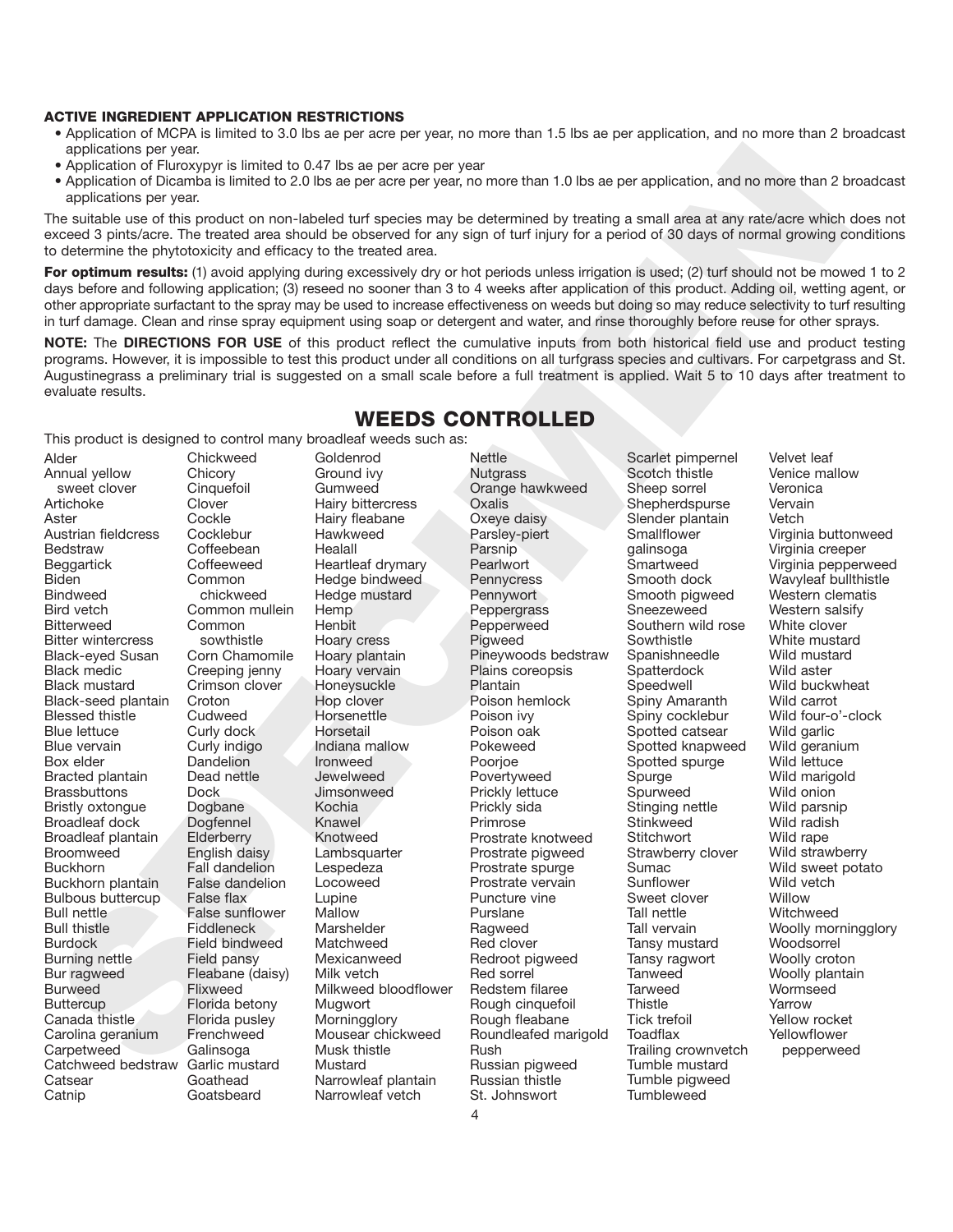#### **MIXING INSTRUCTIONS**

Fill spray tank with water. Start agitation and slowly add the specified amount of concentrate. Maintain continuous agitation after mixing and during application. If this product is allowed to stand in tank for extended periods of time, some separation may occur. Reagitate before use.

### **ORNAMENTAL LAWNS AND TURF**

This product may be applied by broadcast or spot treatment application methods.

#### **Rates for Ornamental Lawns and Turf**

For Bluegrass, Ryegrass and Fescue, apply 2 to 3 pints per acre. For Creeping Bentgrass use 1.25 pints per acre. For Common and Hybrid Bermudagrass, Bahiagrass, Carpetgrass, Centipedegrass and Zoysiagrass apply 1.5 to 2.5 pints per acre. For St. Augustinegrass apply 1.0 pint per acre.

Make broadcast applications of 1.25 to 3 pints per acre in 20 to 240 gallons of water per acre (or spot treatment application of 0.46 to 1.10 fl. oz. in 0.5 to 5.5 gallons of water per 1,000 square feet) to control weeds growing in turf grasses.

**Lower Volume Equipment:** Use as little as 5 gallons of water per acre. Use only application equipment that is capable of spreading a uniform droplet, wetting each weed surface.

**NOTE:** For all grasses (1) avoid double coverage resulting from overlap unless temporary turf injury can be tolerated and (2) use reduced rates if grass is stressed from heat, drought, etc.

#### **SOD FARMS**

This product is also intended for use on sod farms. This herbicide provides selective broadleaf control in warm season and cool season turfgrass established for commercial sod production.

#### **Timing**

Apply this herbicide to broadleaf weeds that are actively growing. Follow-up applications may be required for dense infestations of perennial and biennial weeds.

The application of this product to newly sodded, sprigged, or plugged grasses should be delayed until 3 to 4 weeks after the sodding, sprigging, or plugging operations. Apply this herbicide to grass seedlings after the second mowing. Also, applications to dormant Bermudagrass, dormant Zoysiagrass and dormant Bahiagrass are suggested.

#### **Rates for Sod Farms**

For Bluegrass, Ryegrass and Fescue, apply 2 to 3 pints per acre. For Creeping Bentgrass use 1.25 pints per acre. For Common and Hybrid Bermudagrass, Bahiagrass, Carpetgrass, Centipedegrass and Zoysiagrass apply 1.5 to 2.5 pints per acre. For St. Augustinegrass apply 1.0 pint per acre. Spray volume for Sod Farm application is 5 to 175 gallons per acre.

Generally, the lower application rates will provide satisfactory control of sensitive weeds. The higher application rates will be required for dense infestations of perennial weeds, for adverse/extreme environmental conditions, or for weeds beyond the appropriate growth stages.

### **OTHER NON-CROP AREAS**

**(fencerows, hedgerows, roadsides (including aprons and guard rails), ditches, rights-of-way, utility, pipelines, powerlines, railroads, airports, commercial plants, storage and lumber yards, barrier strips and firebreaks, equipment areas, nurseries and ornamental plantings, fuel tank farms, pumping stations and other similar industrial sites)**

not any operators. If the product is enough to sense for product a specific and the sense of the product may be apply to the content of the product may be apply to the content of the product may be apply to the content of For broadcast application to control broadleaf weeds, mix at a rate of 2 to 3 pints per acre. Spray volume for these applications is 50 to 300 gallons of water per acre. Thoroughly saturate all weeds with spray mixture. Apply any time between the time when plants come into full leaf (Spring) to when the plants begin to go dormant. Best results are obtained when weeds are young and actively growing. Do not cut weeds until herbicide has translocated throughout the plant causing root death. For small broadleaf weeds, use the lower rate. Heavy, dense stands require the higher rate with high water volume.

For small (spot) applications with small tank sprayers, apply at the rate of 0.75 to 2.0 ounces of this product per gallon of water and spray to thoroughly wet all foliage.

For control of woody plants, apply to both stems and foliage any time from the time foliage is completely matured until the time plants start to go dormant. All leaves, stems and suckers must be completely wet to the ground line for effective control. Certain species are more resistant to this herbicide and may display regrowth. Mix thoroughly before spraying.

### **COMPATIBILITY**

This product can be mixed with some liquid fertilizers or liquid iron materials. Because liquid fertilizers and liquid iron differ in pH, free ammonia content, density, salt concentration and percentage of water, a compatibility test (given below) is recommended prior to mixing in the application equipment. All regulations, either State or Federal, relating to the application of liquid fertilizers or liquid iron and this product must be strictly followed. It is the pesticide user's responsibility to ensure that all products in the listed mixtures are registered for the intended use. Users must follow the most restrictive directions for use and precautionary statements of each product in the tank mixture. The following compatibility test should always be performed prior to full-scale mixing.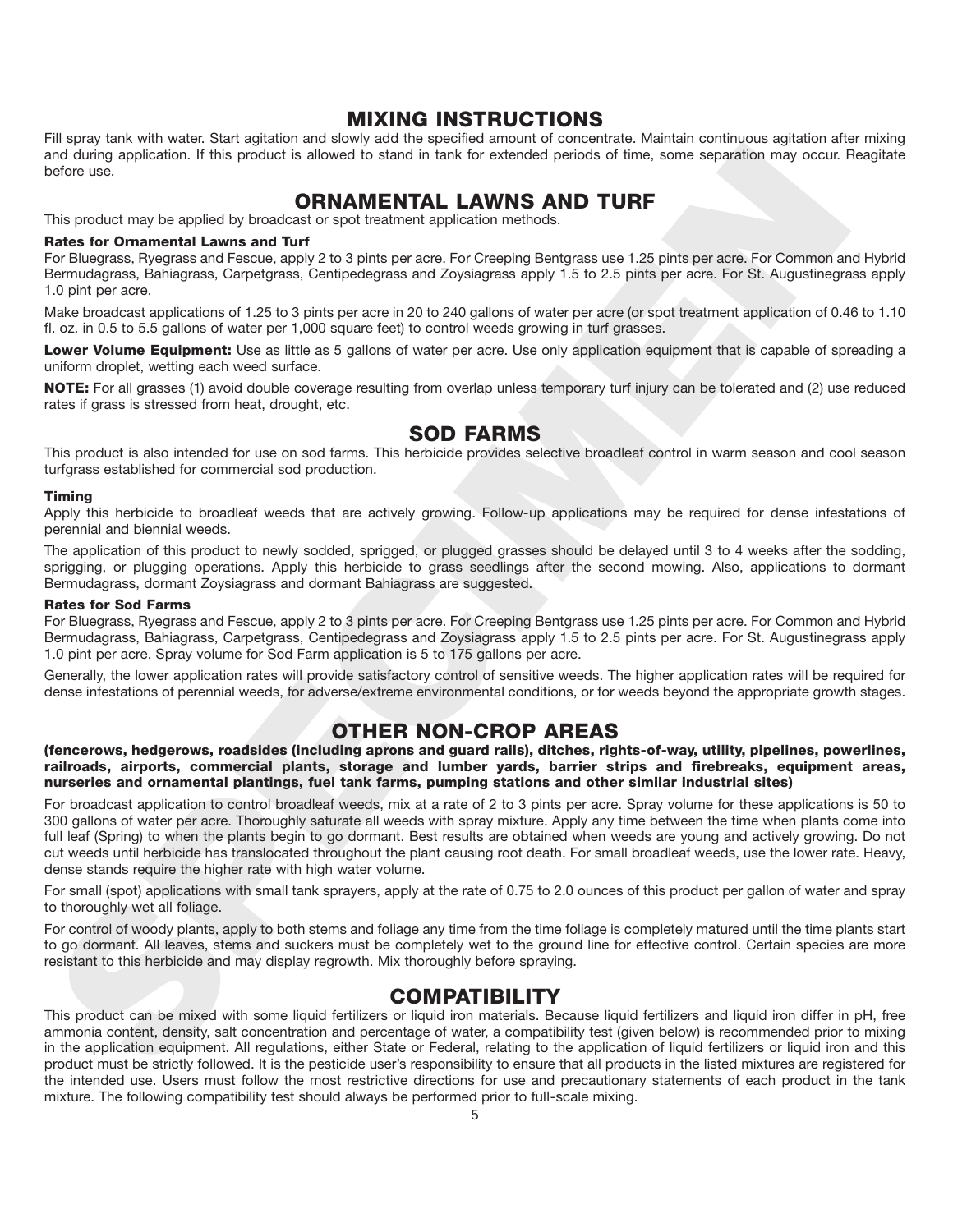- 1. Pour 18 ounces of water into a quart jar.
- 2. Add 1 ounce of either the liquid fertilizer or liquid iron to be used.
- 3. Add 1 ounce of this product.
- 4. Close jar and shake well.
- 5. Watch the mixture for several seconds after shaking and check again after 30 minutes.
- 6. If the mixture does not show signs of separating, the combination may be used. If the mixture foams excessively, gels, separates or gets very thick, do not combine for field application.
- 7. Compatibility may be improved by the use of a compatibility agent. Follow the previously outlined test procedures and add 1/6 ounce of the compatibility agent between steps (the compatibility agent must be added to the fertilizer or iron before adding this product.)
- 8. If the mixture does not separate, gel, foam or get very thick, it may be used for field application. Mix only the amount to be sprayed. Do not allow to stand overnight.

## **STORAGE AND DISPOSAL**

Do not contaminate water, food or feed by storage or disposal.

**PESTICIDE STORAGE:** Always use original container to store pesticides in a secured warehouse or storage building. Store at temperatures above 25˚F. Protect product from freezing. If allowed to freeze, remix well before using. This does not alter this product. Containers should be opened in well ventilated areas. Keep container tightly sealed when not in use. Do not stack cardboard cases more than two pallets high. Do not store near open containers of fertilizer, seed or other pesticides.

**PESTICIDE DISPOSAL:** Pesticide wastes are toxic. If container is damaged or if pesticide has leaked, contain all spillage. Absorb and clean up all spilled material with granules or sand. Place in a closed labeled container for proper disposal. Improper disposal of excess pesticide, spray mixtures, or rinsate is a violation of Federal law. If these wastes cannot be disposed of by use according to label instructions, contact your State Pesticide or Environmental Control Agency, or the Hazardous Waste representative at the nearest EPA Regional Office for guidance.

#### **CONTAINER DISPOSAL AND HANDLING:**

Nonrefillable container. Do not reuse or refill this container. Triple rinse container (or equivalent) promptly after emptying. **Triple rinse as follows:** Empty the remaining contents into application equipment or a mix tank and drain for 10 seconds after the flow begins to drip. Fill the container 1/4 full with water and recap. Shake for 10 seconds. Pour rinsate into application equipment or a mix tank or store rinsate for later use or disposal. Drain for 10 seconds after the flow begins to drip. Repeat this procedure two more times. Then offer for recycling or reconditioning, or puncture and dispose of in a sanitary landfill, or by other procedures approved by State and local authorities. Plastic containers are also disposable by incineration, or, if allowed by State and local authorities, by burning. If burned, stay out of smoke.

### **WARRANTY DISCLAIMER**

And I are not the procedure of the the control interaction of the state in the molecule and the state of the molecule and the state of the molecule and the state of the molecule and the molecule and the molecule and the mo **The directions for use of this product must be followed carefully. TO THE EXTENT CONSISTENT WITH APPLICABLE LAW, (1) THE GOODS DELIVERED TO YOU ARE FURNISHED "AS IS" BY MANUFACTURER OR SELLER AND (2) MANUFACTURER AND SELLER MAKE NO WARRANTIES, GUARANTEES, OR REPRESENTATIONS OF ANY KIND TO BUYER OR USER, EITHER EXPRESS OR IMPLIED, OR BY USAGE OF TRADE, STATUTORY OR OTHERWISE, WITH REGARD TO THE PRODUCT SOLD, INCLUDING, BUT NOT LIMITED TO MERCHANTABILITY, FITNESS FOR A PARTICULAR PURPOSE, USE, OR ELIGIBILITY OF THE PRODUCT FOR ANY PARTICULAR TRADE USAGE.** UNINTENDED CONSEQUENCES, INCLUDING BUT NOT LIMITED TO INEFFECTIVENESS, MAY RESULT BECAUSE OF SUCH FACTORS AS THE PRESENCE OR ABSENCE OF OTHER MATERIALS USED IN COMBINATION WITH THE GOODS, OR THE MANNER OF USE OR APPLICATION, INCLUDING WEATHER, ALL OF WHICH ARE BEYOND THE CONTROL OF MANUFACTURER OR SELLER AND ASSUMED BY BUYER OR USER. THIS WRITING CONTAINS ALL OF THE REPRESENTATIONS AND AGREEMENTS BETWEEN BUYER, MANUFACTURER AND SELLER, AND NO PERSON OR AGENT OF MANUFACTURER OR SELLER HAS ANY AUTHORITY TO MAKE ANY REPRESENTATION OR WARRANTY OR AGREEMENT RELATING IN ANY WAY TO THESE GOODS.

### **LIMITATION OF LIABILITY**

TO THE EXTENT CONSISTENT WITH APPLICABLE LAW, IN NO EVENT SHALL MANUFACTURER OR SELLER BE LIABLE FOR SPECIAL, INCIDENTAL, OR CONSEQUENTIAL DAMAGES, OR FOR DAMAGES IN THEIR NATURE OF PENALTIES RELATING TO THE GOODS SOLD, INCLUDING USE, APPLICATION, HANDLING, AND DISPOSAL. TO THE EXTENT CONSISTENT WITH APPLICABLE LAW, MANUFACTURER OR SELLER SHALL NOT BE LIABLE TO BUYER OR USER BY WAY OF INDEMNIFICATION TO BUYER OR TO CUSTOMERS OF BUYER, IF ANY, OR FOR ANY DAMAGES OR SUMS OF MONEY, CLAIMS OR DEMANDS WHATSOEVER, RESULTING FROM OR BY REASON OF, OR RISING OUT OF THE MISUSE, OR FAILURE TO FOLLOW LABEL WARNINGS OR INSTRUCTIONS FOR USE, OF THE GOODS SOLD BY MANUFACTURER OR SELLER TO BUYER. ALL SUCH RISKS SHALL BE ASSUMED BY THE BUYER, USER, OR ITS CUSTOMERS. TO THE EXTENT CONSISTENT WITH APPLICABLE LAW, BUYER'S OR USER'S EXCLUSIVE REMEDY, AND MANUFACTURER'S OR SELLER'S TOTAL LIABILITY SHALL BE FOR DAMAGES NOT EXCEEDING THE COST OF THE PRODUCT.